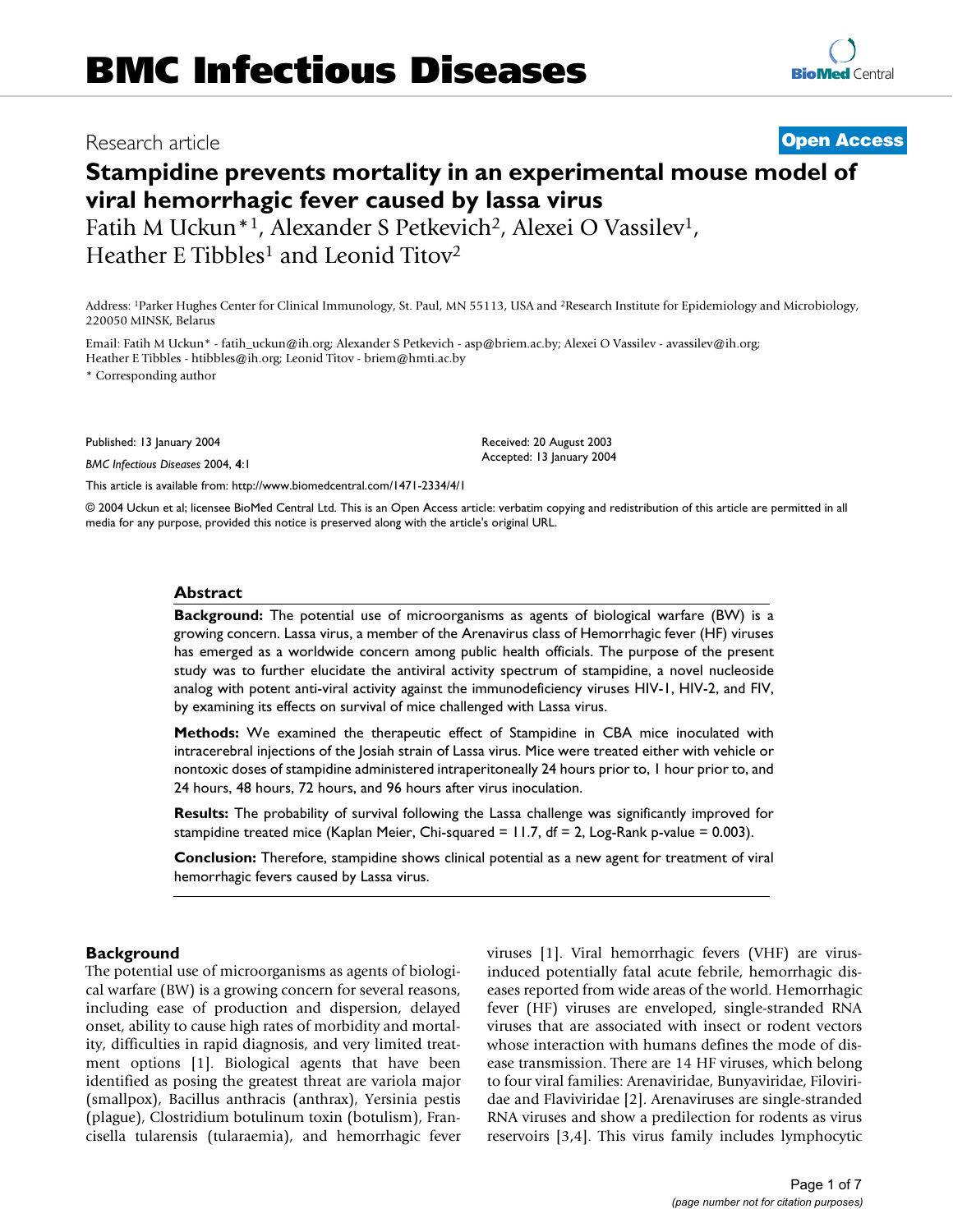choriomeningitis (LCM) virus, Lassa virus, and the Tacaribe complex of viruses [3,4]. Pathogenic arenoviruses have been identified as the causative agents in Argentine HF (virus: Junin), Bolivian HF (virus: Machupo), Venezuelan HF (virus: Guanarito), Brazilian HF (virus: Sabia), lymphocytic choriomeningitis (LCM) (virus: LCM), and Lassa fever (virus: Lassa) [5-10]. The family prototype, LCM virus, was first isolated in 1933 from material of a patient who died during the first documented epidemic of St. Louis encephalitis [5].

Lassa fever is an acute viral disease found in many countries of West Africa from Nigeria to Senegal, which causes considerable morbidity and mortality [11-14]. Lassa was initially discovered in a Nigerian hospital in the Lassa village when several nurses developed the illness [11]. Nosocomial outbreaks have since occurred in Nigeria, Liberia, and Sierra Leone, and Lassa fever has also been encountered in United Kingdom, Germany, Japan, Canada, Israel and the United States [6,11-21]. Severe multi-organ involvement occurs in 5–10% of infections and case-fatality rates for hospitalized patients range from 15 to 25% [22,23]. It has also been shown to be the cause of premature births and spontaneous abortions in pregnant women. The virus is transmitted by the respiratory route and by direct contact with contaminated materials. Because of the ability of Lassa virus to spread from person to person, risk of its importation by international travel, and renewed threats about the potential use of HF viruses for BW, Lassa fever has emerged as a worldwide concern among public health officials [24]. The high incidence and severity of pediatric Lassa fever is of particular concern: A systematic study of Lassa fever in febrile children was undertaken over a four-year period, from August 1977 to August 1981, in the Eastern Province of Sierra Leone, West Africa. 479 patients were studied. Of these, 245 had adequate specimens to confirm or exclude the laboratory diagnosis of Lassa fever. 51 cases of Lassa fever were identified (21% of patients for whom diagnosis was possible) [25]. Thirty-three cases of pediatric Lassa fever were identified at Curran Lutheran Hospital and Phebe Hospital in Liberia between January 1980 and March 1984. All 18 fetal cases died and the case-fatality rate for 15 childhood cases was 27% [26].

Stampidine (STAMP), stavudine-5'-[p-bromophenyl methoxyalaninyl phosphate], is a novel nucleoside analog with potent anti-viral activity against the immunodeficiency viruses HIV-1, HIV-2, and FIV, which may provide the basis for effective salvage therapies for patients harboring highly drug resistant strains of HIV-1 [27]. Stampidine exhibits potent in vitro antiretroviral activity against primary clinical HIV-1 isolates with genotypic and phenotypic NRTI-resistance, clinical HIV-1 isolates of non-B envelope subtype originating from South America, Asia,

and sub-Saharan Africa, as well as NNRTI-resistant HIV with nanomolar IC50 values [28]. We previously investigated the in vivo pharmacokinetics, metabolism, toxicity, and antiretroviral activity of STAMP in rodent species [29,30]. In mice and rats, STAMP was very well tolerated without any detectable acute or subacute toxicity at single intrapertitoneal or oral bolus dose levels as high as 500 mg/kg [30]. Notably, daily administration of STAMP intraperitoneally or orally for up to 8 consecutive weeks was not associated with any detectable toxicity in mice or rats at cumulative dose levels as high as 6.4 g/kg [30]. STAMP exhibited potent in vivo anti-HIV activity in Hu-PBL-SCID mice at nontoxic dose levels [31]. In accordance with its safety profile in rodent species, a four-week stampidine treatment course with twice daily administration of hard gelatin capsules containing 25 mg/kg – 100 mg/kg stampidine was very well tolerated by dogs and cats at cumulative dose levels as high as 8.4 g/kg [32]. A 4-week treatment course with STAMP administered in gelatin capsules twice daily showed a dose-dependent antiretroviral effect in chronically feline immunodeficiency virus (FIV) infected cats, as evidenced by a  $\geq$ 1-log decrease of the FIV load of circulating peripheral blood mononuclear cells within 2 weeks after initiation of STAMP therapy [32]. The antiviral activity of stampidine is not limited to HIV and FIV. Stampidine was also found to inhibit adenovirusinduced plaque formation in skin fibroblasts at nanomolar concentrations [33].

The purpose of the present study was to further elucidate the antiviral activity spectrum of stampidine by examining its effects on survival of mice challenged with Lassa virus.

# **Methods**

## *Stampidine*

The synthetic procedures for preparation of Stampidine [2',3'-didehydro-3'-deoxythymidine 5'-(*p*-bromophenyl methoxyalaninyl phosphate)] (STAMP) have been previously described in detail [34,35].

# *Animal infection*

Animal infection was performed in an appropriate Animal BioSafety Level-3 Laboratory (ABL-3) at BRIEM (Research Institute for Epidemiology and Microbiology, MINSK, Belarus) with the technician wearing appropriate facility clothing. The culture was thawed in a water bath at 37°C and then diluted in normal saline to achieve the required concentration. In this study, all mice were challenged with 1000 PFU which is 100-times higher than the LD50 dose. Each group of animals was placed in a separate cage. (It should be noted that Lassa virus in the United States is considered a BioSafety Level 4 pathogen.)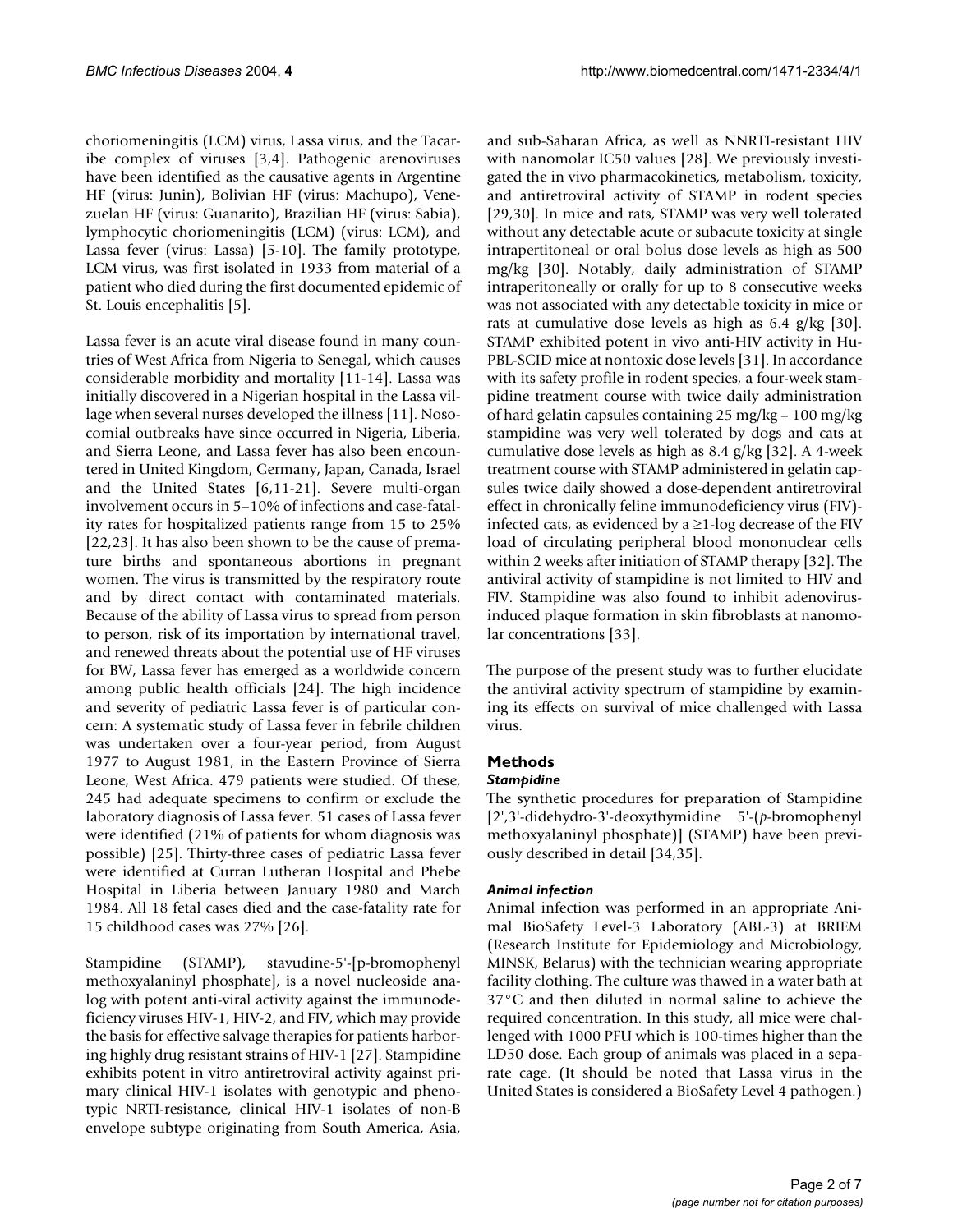#### <span id="page-2-0"></span>**Table 1: Anti-LASSA Activity of Stampidinc in CBA mice**

|                               | Decreased mobility | Scruffy Fur     | Convulsions | Weight Loss (%) | Survival (days) |
|-------------------------------|--------------------|-----------------|-------------|-----------------|-----------------|
| <b>Group A - Vehicle</b>      |                    |                 |             |                 |                 |
| Mouse #I*                     | <b>NA</b>          | <b>NA</b>       | <b>NA</b>   | <b>NA</b>       | $\leq$ 1        |
| Mouse #2*                     | <b>NA</b>          | <b>NA</b>       | <b>NA</b>   | <b>NA</b>       | $\leq$ 1        |
| Mouse #3                      | 6.0                | 6.0             | 7.0         | 4.5             | 8               |
| Mouse #4                      | 6.0                | 6.5             | 8.0         | 5.0             | 9               |
| Mouse #5                      | 7.5                | 7.0             | 8.0         | 9.0             | 9.5             |
| Mouse #6                      | 7.5                | 7.5             | 8.0         | 4.3             | 9.0             |
| Mouse #7                      | 7.0                | 7.0             | 8.0         | 4.3             | 9.0             |
| Mouse #8                      | 7.0                | 7.0             | 8.5         | 4.5             | 9.5             |
| Mouse #9                      | 7.0                | 7.0             | 8.5         | 8.3             | 9.5             |
| Mouse #10                     | 7.0                | 7.0             | 8.5         | 4.8             | 9.5             |
| Mouse #11                     | 8.5                | 8.0             | 9.0         | 5.3             | 10.5            |
| Mouse #12                     | 8.5                | $8.0\,$         | 9.0         | 4.5             | 10.0            |
| Mouse #13                     | 8.0                | 8.5             | 9.5         | 4.5             | 10.0            |
| Mouse #14                     | 9.0                | 9.0             | 10.5        | 4.1             | 11.0            |
| Mouse #15                     | 9.0                | 9.5             | 11.0        | 4.3             | 11.5            |
| Mouse #16                     | 9.0                | 10.0            | <b>NO</b>   | <b>NO</b>       | >21             |
| Mouse #17                     | 9.0                | 10.0            | <b>NO</b>   | <b>NO</b>       | >21             |
| Mouse #18                     | 9.0                | 10.0            | 11.0        | <b>NO</b>       | >21             |
| Mouse #19                     | 9.0                | 10.0            | <b>NO</b>   | <b>NO</b>       | >21             |
| Mouse #20                     | 9.5                | 10.0            | <b>NO</b>   | <b>NO</b>       | >21             |
| Group B - Stampidine 25 mg/kg |                    |                 |             |                 |                 |
| Mouse $#I^*$                  | NA                 | <b>NA</b>       | <b>NA</b>   | <b>NA</b>       | $\leq$ 1        |
| Mouse $#2^*$                  | <b>NA</b>          | <b>NA</b>       | <b>NA</b>   | <b>NA</b>       | $\leq$ 1        |
| Mouse #3                      | 6.0                | 6.0             | 7.5         | 4.3             | 8               |
| Mouse #4                      | 9.0                | 9.5             | 10.0        | 8.3             | 9.5             |
| Mouse #5                      | 9.5                | 10.0            | <b>NO</b>   | <b>NO</b>       | >21             |
| Mouse #6                      | 9.5                | 10.0            | <b>NO</b>   | <b>NO</b>       | >21             |
| Mouse #7                      | 10.0               | 9.5             | <b>NO</b>   | <b>NO</b>       | >21             |
| Mouse #8                      | 9.0                | 10.0            | <b>NO</b>   | <b>NO</b>       | >21             |
| Mouse #9                      | 10.0               | 10.0            | <b>NO</b>   | <b>NO</b>       | >21             |
| Mouse #10                     | 8.5                | 9.5             | <b>NO</b>   | <b>NO</b>       | >21             |
| Group C - Stampidine 50 mg/kg |                    |                 |             |                 |                 |
| Mouse #1                      | $\overline{13}$    | $\overline{13}$ | <b>NO</b>   | 8.7             | 16              |
| Mouse #2                      | 9.0                | <b>NO</b>       | <b>NO</b>   | <b>NO</b>       | >21             |
| Mouse #3                      | 9.5                | 10.0            | <b>NO</b>   | <b>NO</b>       | >21             |
| Mouse #4                      | <b>NO</b>          | <b>NO</b>       | <b>NO</b>   | <b>NO</b>       | >21             |
| Mouse #5                      | NO.                | <b>NO</b>       | <b>NO</b>   | <b>NO</b>       | >21             |
| Mouse #6                      | <b>NO</b>          | <b>NO</b>       | <b>NO</b>   | <b>NO</b>       | >21             |
| Mouse #7                      | NO.                | <b>NO</b>       | <b>NO</b>   | <b>NO</b>       | >21             |
| Mouse #8                      | <b>NO</b>          | <b>NO</b>       | <b>NO</b>   | <b>NO</b>       | >21             |
| Mouse #9                      | <b>NO</b>          | <b>NO</b>       | <b>NO</b>   | <b>NO</b>       | >21             |
| Mouse #10                     | NO                 | <b>NO</b>       | <b>NO</b>   | <b>NO</b>       | >21             |

\*Mouse died after traumatic intracerebral injection; NA = not applicable; NO = not observed

#### *Lassa virus model*

CBA strain mice were intracerebrally infected with 1000 PFU of Lassa virus (Josiah strain) that resulted in lethality of 80–100% of control (non-treated) animals in 7–9 days after infection. Control animals were given physiologic salt solution as a placebo instead of the compound. In general, for non-treated animals, clinical signs of the disease manifested on the 5th and 7th days by presenting: weight loss, immobility, disheveled hair, convulsions, severe decubitus paralysis and death. All subjective measurement of decreased mobility and scruffy fur were done in a blinded fashion as not to influence the results. The protective properties of the experimental antiviral drugs were assessed by using the following treatment-preventa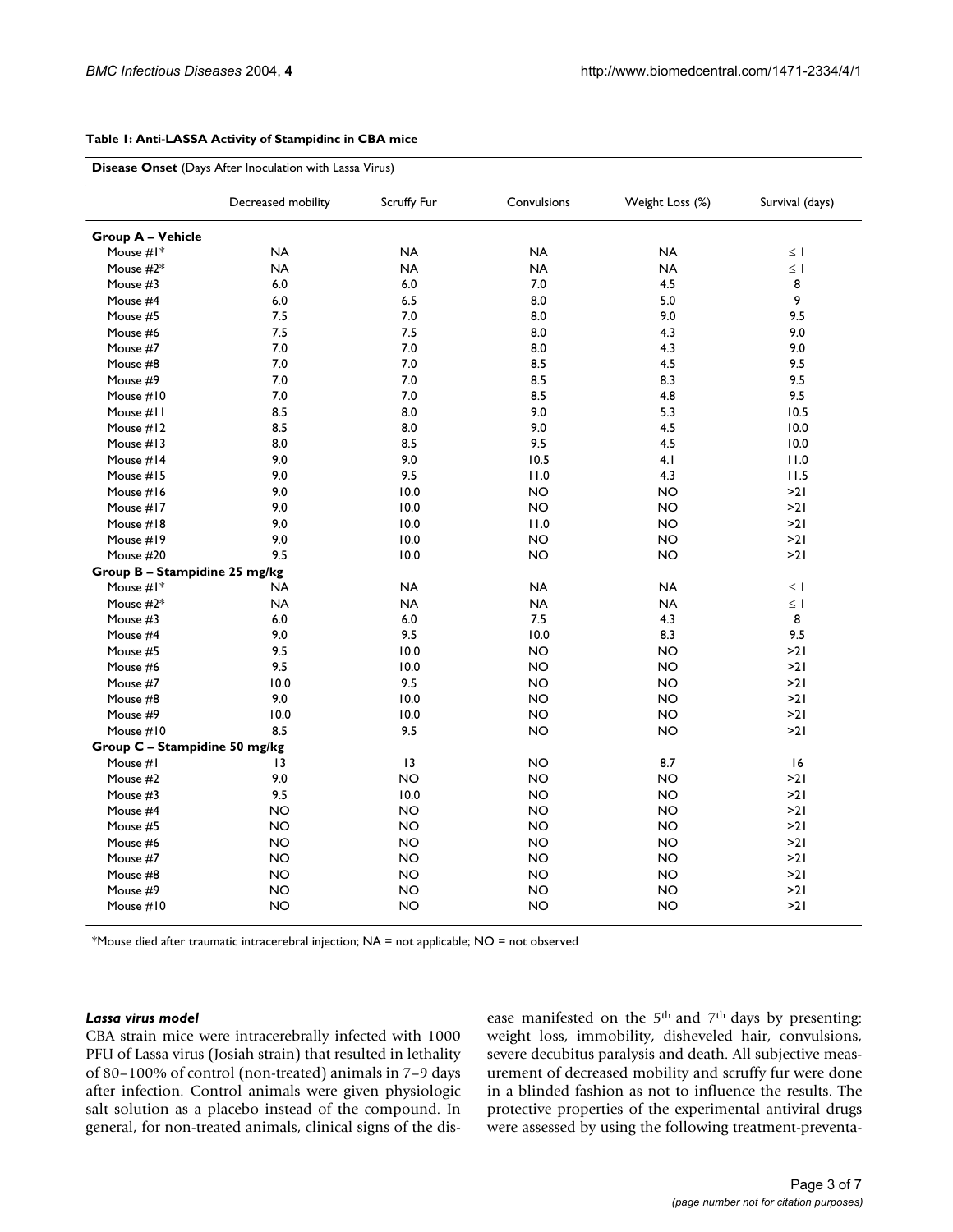tive regimen: Mice were treated either with vehicle or stampidine (25 mg/kg or 50 mg/kg) administered intraperitoneally 24 hours prior to, 1 hour prior to, and 24 hours, 48 hours, 72 hours, and 96 hours after virus inoculation. Mice were then observed for 21-days post infection. The protective effect of the experimental anti-viral drugs was evaluated according to the rise of the survival rate and prolongation of mean life of the experimental animals as compared with the control animals.

## *Statistical Analysis*

Statistical Significance was determined using the Kaplan Meier Log-Rank test.

# **Results**

In order to evaluate the anti-Lassa activity of stampidine, CBA mice were inoculated with intracerebral injections of the Josiah strain of Lassa [36] at a 1000 PFU dose level, which is lethal to 70–100% of mice within 7–12 days [37]. Mice were treated either with vehicle or stampidine administered intraperitoneally 24 hours prior to, 1 hour prior to, and 24 hours, 48 hours, 72 hours, and 96 hours (Total number of doses administered to each mouse = 6) after virus inoculation. Mice were then observed twice daily for 21 days for morbidity and mortality. Of the 20 control mice, 2 died on day 1 immediately after intracerebral injection due to accidental brain injury and are not available. All of the remaining 18 vehicle-treated control mice developed decreased mobility and scruffy fur as the clinical signs of Lassa infection between days 6 and 10 (Table [1](#page-2-0)). Fourteen of the 18 control mice developed seizures between days 7 and 11. Thirteen mice experienced 4–10% weight loss and died between days 8 and 11 (Table [1,](#page-2-0) Figure [1](#page-4-0)). Of the 10 mice treated with stampidine at the 25 mg/kg dose level, two died accidentally immediately after intracerebral Lassa virus inoculation. All of the remaining 8 mice developed decreased mobility and scruffy fur as the clinical signs of Lassa infection between days 6 and 10. Two of these mice experienced 4– 8% weight loss, developed seizures and died on days 8 and 10, respectively. The remaining 6 mice survived the Lassa challenge beyond the 21-day observation period and did not experience any weight loss or seizures (Table [1,](#page-2-0) Figure [1\)](#page-4-0). Of the 10 mice treated with stampidine at the 50 mg/kg dose level, only one mouse developed delayed signs of Lassa infection on day 13 as evidenced by decreased mobility and scruffy fur, lost weight, and died on day 16 after intracerebral Lassa virus inoculation. All 9 of the remaining mice remained healthy without clinical signs of Lassa infection beyond the 21-day observation period. The probability of survival following the Lassa challenge was significantly improved for stampidine treated mice (Kaplan Meier, Chi-squared =  $11.7$ , df =  $2$ , Log-Rank p-value = 0.003): The probability of survival at 21 days was 28% (7–48%, 95% confidence limits) for vehicle-treated mice (median survival = 9 days), 75% (45–100%) for mice treated with stampidine at the 25 mg/kg dose level (median survival >21 days), and 90% (72–100%) for mice treated with stampidine at the 50 mg/kg dose level (median survival >21 days).

## **Discussion**

These results provide unprecedented evidence that stampidine is active against Lassa fever virus and exhibits a potent prophylactic effect when used at nontoxic dose levels. Therefore, stampidine shows clinical potential as a new agent for treatment of viral hemorrhagic fevers caused by Lassa virus. In view of the growing concerns about the possible use of HF viruses as BW agents, it will be important to determine if stampidine has activity against other viruses associated with lethal viral hemorrhagic fevers and/or encephelomyelitis, such as the Ebola viruses of the Filoviridae family.

The previously documented *in vitro* and *in vivo* antiretroviral activity of stampidine against primary clinical HIV-1 isolates with genotypic and/or phenotypic NRTI-resistance together with its favorable animal toxicity profile, pharmacokinetics, and *in vivo* antiretroviral activity in FIVinfected cats have prompted the further development of this promising new NRTI compound as an anti-HIV agent. Our results presented herein provide unprecedented experimental evidence that stampidine exhibits antiviral activity in the central nervous system (CNS) of Lassa virusinfected mice. The ability of zidovudine prodrugs, such as stampidine, to cross the blood-brain barrier have been previously described [38]. Our previous experiments have demonstrated that stampidine is rapidly metabolized to its active form, ala-MP in plasma (> 95% within 5 mins)[29]. Thus, binding of stampidine to plasma proteins is not a phenomenon that would interfere with efficacy. These observations are relevant because HIV-1 also infects the CNS and it has been feared that the CNS may be a sanctuary site where HIV-1 could hide and continue to replicate despite otherwise effective antiretroviral treatment [39,40]. A variety of HIV-induced lesions of the CNS have been described, including HIV encephalitis, HIV leukoencephalopathy, axonal damage, and diffuse poliodystrophy with neuronal loss of variable severity [41]. HIV-1 encephalitis and its associated dementia can occur in up to 20% of infected individuals, usually when productive viral replication in brain mononuclear phagocytes (macrophages and microglia) and depletion of CD4(+) T lymphocytes are most significant [42,43]. Hence, antiretroviral treatment of HIV-infected persons should include agents with potent activity in the CNS [44]. Our results support the notion that stampidine may be useful for inhibition of HIV replication in the CNS.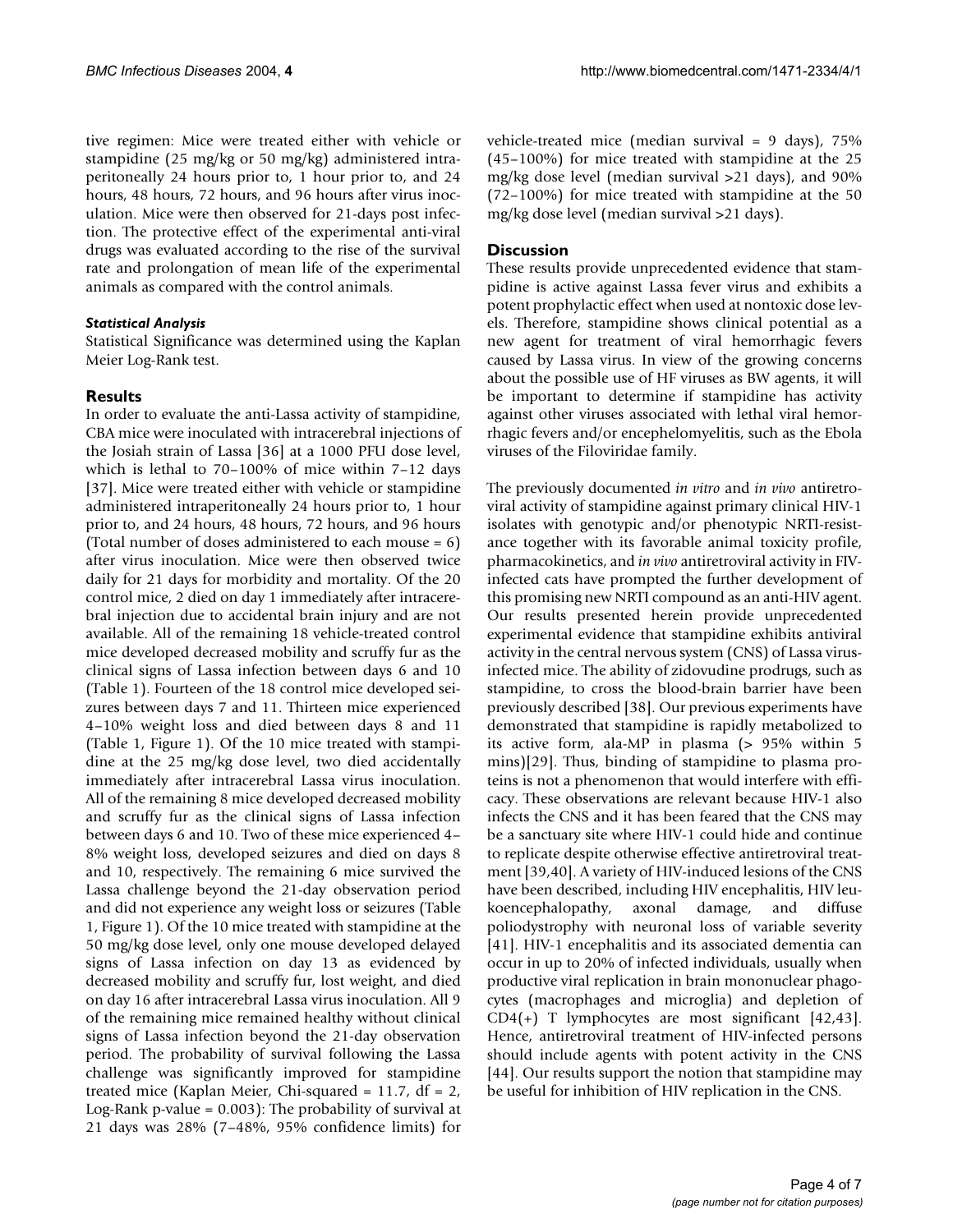<span id="page-4-0"></span>

## **Figure 1**

**Protective Activity of Stampidine in CBA Mice Challenged with Lassa Virus.** CBA mice were inoculated with intracerebral injections of the Josiah strain of Lassa at a 1000 PFU dose level. Mice were treated either with vehicle or stampidine (25 mg/kg or 50 mg/kg) administered intraperitoneally 24 hours prior to, 1 hour prior to, and 24 hours, 48 hours, 72 hours, and 96 hours after virus inoculation. Mice were then observed twice daily for 21 days for morbidity and mortality. Results are presented as the cumulative proportion of mice surviving after virus inoculation. See Table [1](#page-2-0) for more detailed information of the treatment outcome.

## **Conclusions**

Lassa fever has emerged as a worldwide concern among public health officials because of the ability of Lassa virus to spread from person to person, risk of its importation by international travel, and renewed threats about the potential use of HF viruses for biological warfare. Given the need for an anti-viral agent to treat patients with Lassa fever, we examined the therapeutic potential of Stampidine, a novel nucleoside analog with potent anti-viral activity against the immunodeficiency viruses HIV-1, HIV-2, and FIV, in Lassa-infected mice. Treatment with stampidine significantly improved the probability of survival following the Lassa challenge. Therefore, stampidine shows clinical potential as a new agent for treatment of viral hemorrhagic fevers caused by Lassa virus. In this first study, mice were treated with 6 doses of stampidine and 2 of the treatments were administered prior to virus inoculation. The elucidation of optimized prophylactic as well as post-exposure treatment regimens will be the focus of our future studies.

#### **List of Abbreviations**

(HF): Hemorrhagic fever viruses

Stampidine (STAMP): stavudine-5'-[p-bromophenyl methoxyalaninyl phosphate]

HIV and FIV: Human and Feline immunodeficiency virus, respectively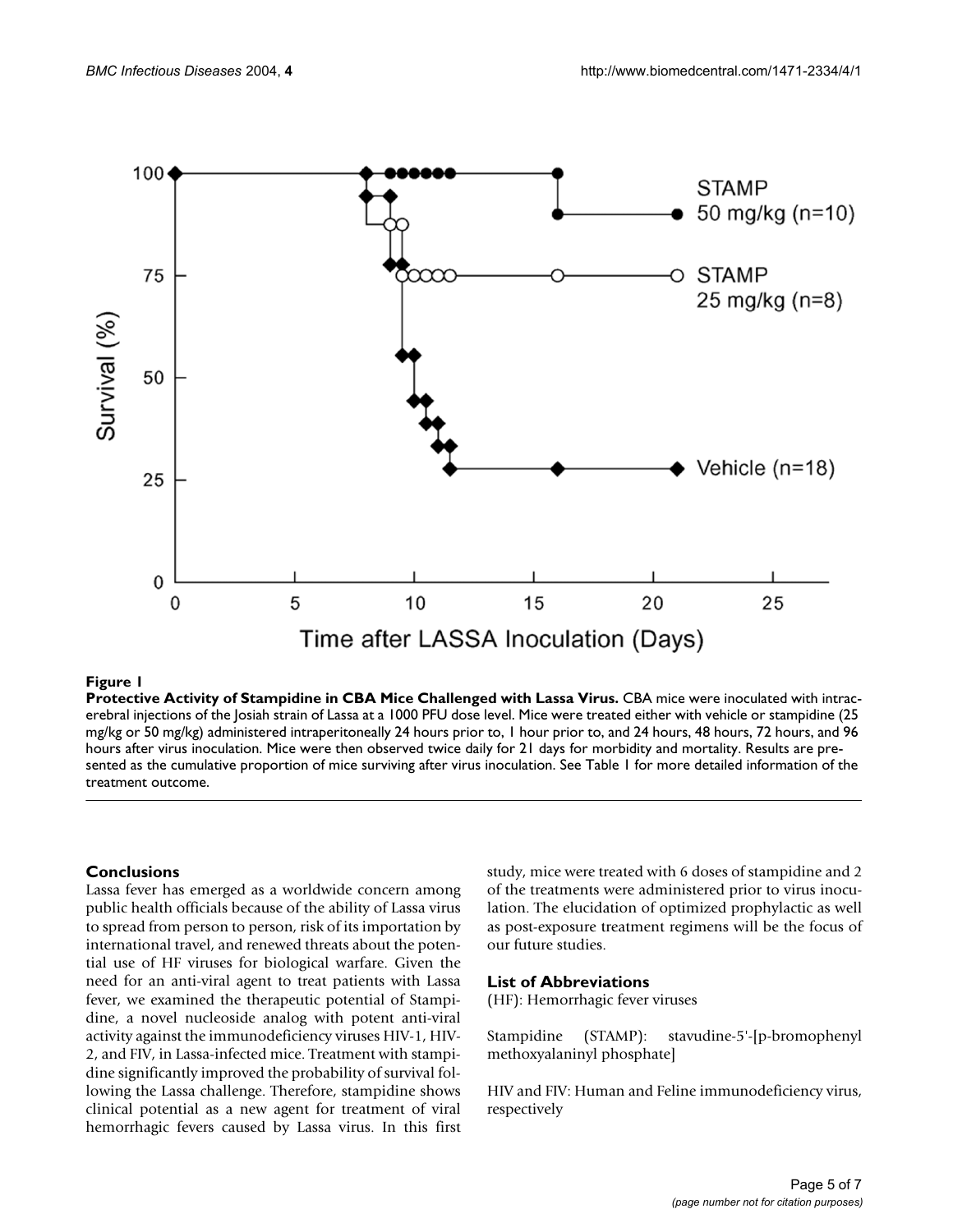#### **Competing interests**

None declared.

#### **Author's contributions**

A. P. & L. T. designed and conducted the Lassa experiments. F.M.U. & A.V. provided STAMP and designed the Lassa experiments with A.P. and L.T. F.M.U and H.T. wrote the manuscript. All authors read and approved manuscript.

#### **References**

- 1. Broussard LA: **[Biological agents: weapons of warfare and](http://www.ncbi.nlm.nih.gov/entrez/query.fcgi?cmd=Retrieve&db=PubMed&dopt=Abstract&list_uids=10.1054/modi.2001.29155) [bioterrorism](http://www.ncbi.nlm.nih.gov/entrez/query.fcgi?cmd=Retrieve&db=PubMed&dopt=Abstract&list_uids=10.1054/modi.2001.29155)[.](http://www.ncbi.nlm.nih.gov/entrez/query.fcgi?cmd=Retrieve&db=PubMed&dopt=Abstract&list_uids=11774197)** *Mol Diagn* 2001, **6:**323-33.
- 2. Chen JP, Cosgriff TM: **[Hemorrhagic fever virus-induced](http://www.ncbi.nlm.nih.gov/entrez/query.fcgi?cmd=Retrieve&db=PubMed&dopt=Abstract&list_uids=10.1097/00001721-200007000-00010) [changes in hemostasis and vascular biology](http://www.ncbi.nlm.nih.gov/entrez/query.fcgi?cmd=Retrieve&db=PubMed&dopt=Abstract&list_uids=10.1097/00001721-200007000-00010)[.](http://www.ncbi.nlm.nih.gov/entrez/query.fcgi?cmd=Retrieve&db=PubMed&dopt=Abstract&list_uids=10937808)** *Blood Coagul Fibrinolysis* 2000, **11:**461-83.
- 3. Bowen MD, Peters CJ, Nichol ST: **[The phylogeny of New World](http://www.ncbi.nlm.nih.gov/entrez/query.fcgi?cmd=Retrieve&db=PubMed&dopt=Abstract&list_uids=10.1006/viro.1996.0248) [\(Tacaribe complex\) arenaviruses](http://www.ncbi.nlm.nih.gov/entrez/query.fcgi?cmd=Retrieve&db=PubMed&dopt=Abstract&list_uids=10.1006/viro.1996.0248)[.](http://www.ncbi.nlm.nih.gov/entrez/query.fcgi?cmd=Retrieve&db=PubMed&dopt=Abstract&list_uids=8623541)** *Virology* 1996, **219:**285-90.
- 4. Enria D, Bowen M, Mills J: **Arenaviruses.** In: *Tropical Infectious Diseases: Principles, Pathogens, and Practice* Edited by: *Guerrant R, Walker D, Weller P*. *Philadelphia: Churchill Livingstone*; 1999:Chapter 111.
- 5. Armstrong C, Lillie R: **Experimental lymphocytic choriomeningitis of monkeys and mince produces by a virus encountered in studies of 1933 St. Louis encephalitis.** *Public Health Rep* 1934, **49:**1019-1027.
- 6. Buckley SM, Casals J: **[Lassa fever, a new virus disease of man](http://www.ncbi.nlm.nih.gov/entrez/query.fcgi?cmd=Retrieve&db=PubMed&dopt=Abstract&list_uids=4987547) [from West Africa. 3. Isolation and characterization of the](http://www.ncbi.nlm.nih.gov/entrez/query.fcgi?cmd=Retrieve&db=PubMed&dopt=Abstract&list_uids=4987547) [virus.](http://www.ncbi.nlm.nih.gov/entrez/query.fcgi?cmd=Retrieve&db=PubMed&dopt=Abstract&list_uids=4987547)** *Am J Trop Med Hyg* 1970, **19:**680-91.
- 7. Lisieux T, Coimbra M, Nassar ES, Burattini MN, de Souza LT, Ferreira I, Rocco IM, da Rosa AP, Vasconcelos PF, Pinheiro FP *et al.*: **[New](http://www.ncbi.nlm.nih.gov/entrez/query.fcgi?cmd=Retrieve&db=PubMed&dopt=Abstract&list_uids=10.1016/S0140-6736(94)91226-2) [arenavirus isolated in Brazil](http://www.ncbi.nlm.nih.gov/entrez/query.fcgi?cmd=Retrieve&db=PubMed&dopt=Abstract&list_uids=10.1016/S0140-6736(94)91226-2)[.](http://www.ncbi.nlm.nih.gov/entrez/query.fcgi?cmd=Retrieve&db=PubMed&dopt=Abstract&list_uids=7905555)** *Lancet* 1994, **343:**391-2.
- 8. Johnson K, Wiebenga N, Mackenzie R: **[Virus isolations from](http://www.ncbi.nlm.nih.gov/entrez/query.fcgi?cmd=Retrieve&db=PubMed&dopt=Abstract&list_uids=14254520) [human cases of hemorrhagic fever in Bolivia.](http://www.ncbi.nlm.nih.gov/entrez/query.fcgi?cmd=Retrieve&db=PubMed&dopt=Abstract&list_uids=14254520)** *Proc Soc Exp Biol Med* 1965, **118:**113-118.
- 9. Parodi A, Greenway D, Rugiero H: **[Sobre la etiologia del brote](http://www.ncbi.nlm.nih.gov/entrez/query.fcgi?cmd=Retrieve&db=PubMed&dopt=Abstract&list_uids=13586110) [epidemico de Junin.](http://www.ncbi.nlm.nih.gov/entrez/query.fcgi?cmd=Retrieve&db=PubMed&dopt=Abstract&list_uids=13586110)** *El Dia medico* 1958, **30:**2300-2301.
- 10. Salas R, de Manzione N, Tesh RB, Rico-Hesse R, Shope RE, Betancourt A, Godoy O, Bruzual R, Pacheco ME, Ramos B *et al.*: **[Vene](http://www.ncbi.nlm.nih.gov/entrez/query.fcgi?cmd=Retrieve&db=PubMed&dopt=Abstract&list_uids=10.1016/0140-6736(91)91899-6)[zuelan haemorrhagic fever](http://www.ncbi.nlm.nih.gov/entrez/query.fcgi?cmd=Retrieve&db=PubMed&dopt=Abstract&list_uids=10.1016/0140-6736(91)91899-6)[.](http://www.ncbi.nlm.nih.gov/entrez/query.fcgi?cmd=Retrieve&db=PubMed&dopt=Abstract&list_uids=1681354)** *Lancet* 1991, **338:**1033-6.
- 11. Frame JD, Baldwin JM Jr, Gocke DJ, Troup JM: **[Lassa fever, a new](http://www.ncbi.nlm.nih.gov/entrez/query.fcgi?cmd=Retrieve&db=PubMed&dopt=Abstract&list_uids=4246571) [virus disease of man from West Africa. I. Clinical description](http://www.ncbi.nlm.nih.gov/entrez/query.fcgi?cmd=Retrieve&db=PubMed&dopt=Abstract&list_uids=4246571) [and pathological findings.](http://www.ncbi.nlm.nih.gov/entrez/query.fcgi?cmd=Retrieve&db=PubMed&dopt=Abstract&list_uids=4246571)** *Am J Trop Med Hyg* 1970, **19:**670-6.
- 12. Frame JD: **[Surveillance of Lassa fever in missionaries stationed](http://www.ncbi.nlm.nih.gov/entrez/query.fcgi?cmd=Retrieve&db=PubMed&dopt=Abstract&list_uids=1085213) [in West Africa.](http://www.ncbi.nlm.nih.gov/entrez/query.fcgi?cmd=Retrieve&db=PubMed&dopt=Abstract&list_uids=1085213)** *Bull World Health Organ* 1975, **52:**593-8.
- 13. McCormick JB, Webb PA, Krebs JW, Johnson KM, Smith ES: **[A pro](http://www.ncbi.nlm.nih.gov/entrez/query.fcgi?cmd=Retrieve&db=PubMed&dopt=Abstract&list_uids=3805771)[spective study of the epidemiology and ecology of Lassa](http://www.ncbi.nlm.nih.gov/entrez/query.fcgi?cmd=Retrieve&db=PubMed&dopt=Abstract&list_uids=3805771) [fever.](http://www.ncbi.nlm.nih.gov/entrez/query.fcgi?cmd=Retrieve&db=PubMed&dopt=Abstract&list_uids=3805771)** *J Infect Dis* 1987, **155:**437-44.
- 14. Monath TP: **[Lassa fever: review of epidemiology and](http://www.ncbi.nlm.nih.gov/entrez/query.fcgi?cmd=Retrieve&db=PubMed&dopt=Abstract&list_uids=782738) [epizootiology.](http://www.ncbi.nlm.nih.gov/entrez/query.fcgi?cmd=Retrieve&db=PubMed&dopt=Abstract&list_uids=782738)** *Bull World Health Organ* 1975, **52:**577-92.
- 15. Gunther S, Emmerich P, Laue T, Kuhle O, Asper M, Jung A, Grewing T, ter Meulen J, Schmitz H: **[Imported lassa fever in Germany:](http://www.ncbi.nlm.nih.gov/entrez/query.fcgi?cmd=Retrieve&db=PubMed&dopt=Abstract&list_uids=10998376) [molecular characterization of a new lassa virus strain.](http://www.ncbi.nlm.nih.gov/entrez/query.fcgi?cmd=Retrieve&db=PubMed&dopt=Abstract&list_uids=10998376)** *Emerg Infect Dis* 2000, **6:**466-76.
- 16. Hirabayashi Y, Oka S, Goto H, Shimada K, Kurata T, Fisher-Hoch SP, McCormick JB: **[\[The first imported case of Lassa fever in](http://www.ncbi.nlm.nih.gov/entrez/query.fcgi?cmd=Retrieve&db=PubMed&dopt=Abstract&list_uids=2724572) [Japan\].](http://www.ncbi.nlm.nih.gov/entrez/query.fcgi?cmd=Retrieve&db=PubMed&dopt=Abstract&list_uids=2724572)** *Nippon Rinsho* 1989, **47:**71-5.
- 17. Mahdy MS, Chiang W, McLaughlin B, Derksen K, Truxton BH, Neg K: **[Lassa fever: the first confirmed case imported into Canada.](http://www.ncbi.nlm.nih.gov/entrez/query.fcgi?cmd=Retrieve&db=PubMed&dopt=Abstract&list_uids=2590947)** *Can Dis Wkly Rep* 1989, **15:**193-8.
- 18. Schmitz H, Kohler B, Laue T, Drosten C, Veldkamp PJ, Gunther S, Emmerich P, Geisen HP, Fleischer K, Beersma MF *et al.*: **[Monitoring](http://www.ncbi.nlm.nih.gov/entrez/query.fcgi?cmd=Retrieve&db=PubMed&dopt=Abstract&list_uids=10.1016/S1286-4579(01)01508-8) [of clinical and laboratory data in two cases of imported Lassa](http://www.ncbi.nlm.nih.gov/entrez/query.fcgi?cmd=Retrieve&db=PubMed&dopt=Abstract&list_uids=10.1016/S1286-4579(01)01508-8) [fever](http://www.ncbi.nlm.nih.gov/entrez/query.fcgi?cmd=Retrieve&db=PubMed&dopt=Abstract&list_uids=10.1016/S1286-4579(01)01508-8)[.](http://www.ncbi.nlm.nih.gov/entrez/query.fcgi?cmd=Retrieve&db=PubMed&dopt=Abstract&list_uids=11825774)** *Microbes Infect* 2002, **4:**43-50.
- 19. Shlaeffer F, Sikuler E, Keynan A: **[\[Lassa fever-first case diagnosed](http://www.ncbi.nlm.nih.gov/entrez/query.fcgi?cmd=Retrieve&db=PubMed&dopt=Abstract&list_uids=3350404) [in Israel\].](http://www.ncbi.nlm.nih.gov/entrez/query.fcgi?cmd=Retrieve&db=PubMed&dopt=Abstract&list_uids=3350404)** *Harefuah* 1988, **114:**12-4.
- 20. Haas WH, Breuer T, Pfaff G, Schmitz H, Kohler P, Asper M, Emmerich P, Drosten C, Golnitz U, Fleischer K *et al.*: **[Imported Lassa fever](http://www.ncbi.nlm.nih.gov/entrez/query.fcgi?cmd=Retrieve&db=PubMed&dopt=Abstract&list_uids=10.1086/374853) [in Germany: surveillance and management of contact](http://www.ncbi.nlm.nih.gov/entrez/query.fcgi?cmd=Retrieve&db=PubMed&dopt=Abstract&list_uids=10.1086/374853) [persons](http://www.ncbi.nlm.nih.gov/entrez/query.fcgi?cmd=Retrieve&db=PubMed&dopt=Abstract&list_uids=10.1086/374853)[.](http://www.ncbi.nlm.nih.gov/entrez/query.fcgi?cmd=Retrieve&db=PubMed&dopt=Abstract&list_uids=12746770)** *Clin Infect Dis* 2003, **36:**1254-8.
- 21. Holmes GP, McCormick JB, Trock SC, Chase RA, Lewis SM, Mason CA, Hall PA, Brammer LS, Perez-Oronoz GI, McDonnell MK *et al.*:

**[Lassa fever in the United States. Investigation of a case and](http://www.ncbi.nlm.nih.gov/entrez/query.fcgi?cmd=Retrieve&db=PubMed&dopt=Abstract&list_uids=2215580) [new guidelines for management.](http://www.ncbi.nlm.nih.gov/entrez/query.fcgi?cmd=Retrieve&db=PubMed&dopt=Abstract&list_uids=2215580)** *N Engl J Med* 1990, **323:**1120-3.

- 22. McCormick JB, Walker DH, King IJ, Webb PA, Elliott LH, Whitfield SG, Johnson KM: **[Lassa virus hepatitis: a study of fatal Lassa](http://www.ncbi.nlm.nih.gov/entrez/query.fcgi?cmd=Retrieve&db=PubMed&dopt=Abstract&list_uids=3953952) [fever in humans.](http://www.ncbi.nlm.nih.gov/entrez/query.fcgi?cmd=Retrieve&db=PubMed&dopt=Abstract&list_uids=3953952)** *Am J Trop Med Hyg* 1986, **35:**401-7.
- 23. Monson MH, Frame JD, Jahrling PB, Alexander K: **[Endemic Lassa](http://www.ncbi.nlm.nih.gov/entrez/query.fcgi?cmd=Retrieve&db=PubMed&dopt=Abstract&list_uids=6485062) [fever in Liberia. I. Clinical and epidemiological aspects at](http://www.ncbi.nlm.nih.gov/entrez/query.fcgi?cmd=Retrieve&db=PubMed&dopt=Abstract&list_uids=6485062) [Curran Lutheran Hospital, Zorzor, Liberia.](http://www.ncbi.nlm.nih.gov/entrez/query.fcgi?cmd=Retrieve&db=PubMed&dopt=Abstract&list_uids=6485062)** *Trans R Soc Trop Med Hyg* 1984, **78:**549-53.
- 24. Fabiyi A: **[Lassa fever \(arenaviruses\) as a public health](http://www.ncbi.nlm.nih.gov/entrez/query.fcgi?cmd=Retrieve&db=PubMed&dopt=Abstract&list_uids=1026322) [problem.](http://www.ncbi.nlm.nih.gov/entrez/query.fcgi?cmd=Retrieve&db=PubMed&dopt=Abstract&list_uids=1026322)** *Bull Pan Am Health Organ* 1976, **10:**335-7.
- 25. Webb PA, McCormick JB, King IJ, Bosnian I, Johnson KM, Elliott LH, Kono GK, O'Sullivan R: **[Lassa fever in children in Sierra Leone,](http://www.ncbi.nlm.nih.gov/entrez/query.fcgi?cmd=Retrieve&db=PubMed&dopt=Abstract&list_uids=3810792) [West Africa.](http://www.ncbi.nlm.nih.gov/entrez/query.fcgi?cmd=Retrieve&db=PubMed&dopt=Abstract&list_uids=3810792)** *Trans R Soc Trop Med Hyg* 1986, **80:**577-82.
- 26. Monson MH, Cole AK, Frame JD, Serwint JR, Alexander S, Jahrling PB: **[Pediatric Lassa fever: a review of 33 Liberian cases.](http://www.ncbi.nlm.nih.gov/entrez/query.fcgi?cmd=Retrieve&db=PubMed&dopt=Abstract&list_uids=3826501)** *Am J Trop Med Hyg* 1987, **36:**408-15.
- 27. Uckun F: **Aryl phosphate derivatives of d4T having anti-HIV activity.** In: *Book Aryl phosphate derivatives of d4T having anti-HIV activity. City* 2002.
- 28. Uckun FM, Pendergrass S, Venkatachalam TK, Qazi S, Richman D: **Stampidine is a potent inhibitor of Zidovudine- and nucleo[side analog reverse transcriptase inhibitor-resistant primary](http://www.ncbi.nlm.nih.gov/entrez/query.fcgi?cmd=Retrieve&db=PubMed&dopt=Abstract&list_uids=128707) clinical human immunodeficiency virus type 1 isolates with [thymidine analog mutations](http://www.ncbi.nlm.nih.gov/entrez/query.fcgi?cmd=Retrieve&db=PubMed&dopt=Abstract&list_uids=128707)[.](http://www.ncbi.nlm.nih.gov/entrez/query.fcgi?cmd=Retrieve&db=PubMed&dopt=Abstract&list_uids=10.1128/AAC.46.11.3613-3616.2002)** *Antimicrob Agents Chemother* 2002, **46:**3613-6.
- Chen CL, Venkatachalam TK, Zhu ZH, Uckun FM: [In vivo pharma](http://www.ncbi.nlm.nih.gov/entrez/query.fcgi?cmd=Retrieve&db=PubMed&dopt=Abstract&list_uids=11408371)**cokinetics and metabolism of anti-human immunodeficiency [virus agent D4T-5'-\[p-bromophenyl methoxyalaninyl phos](http://www.ncbi.nlm.nih.gov/entrez/query.fcgi?cmd=Retrieve&db=PubMed&dopt=Abstract&list_uids=11408371)[phate\] \(SAMPIDINE\) in mice.](http://www.ncbi.nlm.nih.gov/entrez/query.fcgi?cmd=Retrieve&db=PubMed&dopt=Abstract&list_uids=11408371)** *Drug Metab Dispos* 2001, **29:**1035-41.
- 30. Uckun FM, Chen CL, Lisowski E, Mitcheltree GC, Venkatachalam TK, Erbeck D, Chen H, Waurzyniak B: **[Toxicity and pharmacokinet](http://www.ncbi.nlm.nih.gov/entrez/query.fcgi?cmd=Retrieve&db=PubMed&dopt=Abstract&list_uids=12854363)[ics of stampidine in mice and rats.](http://www.ncbi.nlm.nih.gov/entrez/query.fcgi?cmd=Retrieve&db=PubMed&dopt=Abstract&list_uids=12854363)** *Arzneimittelforschung* 2003, **53:**357-67.
- 31. Uckun F, Pendergrass S, Lisowski E, Wuarzyniak B, Chen C, Venkatachalam T: **In vivo antiviral activity of stampidine against genotypically and phenotypically NRTI-resistant human immunodeficiency virus in a SCID mouse model of human AIDS.** *Antimicrob Agents Chemother* 2002 in press.
- 32. Uckun F, Chen C, Samuel P, Pendergrass S, Venkatachalam T, Waurzyniak B, Qazi S: **In vivo pharmacokinetics, toxicity and activity of the anti-HIV agent stampidine in dogs and FIV-infected cats.** *Antimicrob Agents Chemother* 2002 in press.
- 33. Uckun F, Pendergrass S, Qazi S, Venkatachalam T: **Phenyl phosphate derivatives of stavudine as dual function anti-HIV agents with potent and selective antiviral activity against adenovirus.** *Antimicrob Agents Chemother* 2002 in press.
- 34. Venkatachalam TK, Tai HL, Vig R, Chen CL, Jan ST, Uckun FM: **[Enhancing effects of a mono-bromo substitution at the para](http://www.ncbi.nlm.nih.gov/entrez/query.fcgi?cmd=Retrieve&db=PubMed&dopt=Abstract&list_uids=10.1016/S0960-894X(98)00547-2) position of the phenyl moiety on the metabolism and anti-HIV activity of d4T-phenyl methoxyalaninyl phosphate [derivatives](http://www.ncbi.nlm.nih.gov/entrez/query.fcgi?cmd=Retrieve&db=PubMed&dopt=Abstract&list_uids=10.1016/S0960-894X(98)00547-2)[.](http://www.ncbi.nlm.nih.gov/entrez/query.fcgi?cmd=Retrieve&db=PubMed&dopt=Abstract&list_uids=9873688)** *Bioorg Med Chem Lett* 1998, **8:**3121-6.
- 35. Vig R, Venkatachalam TK, Uckun FM: **[D4T-5'-\[p-bromophenyl](http://www.ncbi.nlm.nih.gov/entrez/query.fcgi?cmd=Retrieve&db=PubMed&dopt=Abstract&list_uids=9875398) [methoxyalaninyl phosphate\] as a potent and non-toxic anti](http://www.ncbi.nlm.nih.gov/entrez/query.fcgi?cmd=Retrieve&db=PubMed&dopt=Abstract&list_uids=9875398)[human immunodeficiency virus agent.](http://www.ncbi.nlm.nih.gov/entrez/query.fcgi?cmd=Retrieve&db=PubMed&dopt=Abstract&list_uids=9875398)** *Antivir Chem Chemother* 1998, **9:**445-8.
- 36. Fidarov FM, Surikova LE, Erofeeva NI, Klimashevskaia LM, Petkevich AS, Lukashevich IS: **[\[The cultivation and physicochemical prop](http://www.ncbi.nlm.nih.gov/entrez/query.fcgi?cmd=Retrieve&db=PubMed&dopt=Abstract&list_uids=2256317)[erties of the Josiah strain of the Lassa virus\].](http://www.ncbi.nlm.nih.gov/entrez/query.fcgi?cmd=Retrieve&db=PubMed&dopt=Abstract&list_uids=2256317)** *Vopr Virusol* 1990, **35:**326-9.
- Ignat'ev GM, Kaliberov SA, Pereboeva LA, Tverdokhlebov AB, Kras'ko AG, Godneva AT: **[\[Study of certain indicators of immu](http://www.ncbi.nlm.nih.gov/entrez/query.fcgi?cmd=Retrieve&db=PubMed&dopt=Abstract&list_uids=7536373)[nity upon infecting CBA/Calac line mice with Lassa virus\].](http://www.ncbi.nlm.nih.gov/entrez/query.fcgi?cmd=Retrieve&db=PubMed&dopt=Abstract&list_uids=7536373)** *Vopr Virusol* 1994, **39:**257-60.
- 38. Wang L, Morin KW, Kumar R, Cheraghali M, Todd KG, Baker GB, Knaus EE, Wiebe LI: **[In vivo biodistribution, pharmacokinetic](http://www.ncbi.nlm.nih.gov/entrez/query.fcgi?cmd=Retrieve&db=PubMed&dopt=Abstract&list_uids=10.1021/jm9408326) parameters, and brain uptake of 5-halo-y-methoxy(or** ethoxy)-5,6-dihydro-3'-azido-3'-deoxythymidine **[omers as potential prodrugs of 3'-azido-3'-deoxythymidine](http://www.ncbi.nlm.nih.gov/entrez/query.fcgi?cmd=Retrieve&db=PubMed&dopt=Abstract&list_uids=10.1021/jm9408326)[.](http://www.ncbi.nlm.nih.gov/entrez/query.fcgi?cmd=Retrieve&db=PubMed&dopt=Abstract&list_uids=8632406)** *J Med Chem* 1996, **39:**826-33.
- 39. Gisslen M, Hagberg L: **[Antiretroviral treatment of central nerv](http://www.ncbi.nlm.nih.gov/entrez/query.fcgi?cmd=Retrieve&db=PubMed&dopt=Abstract&list_uids=10.1046/j.1468-1293.2001.00056.x)[ous system HIV-1 infection: a review](http://www.ncbi.nlm.nih.gov/entrez/query.fcgi?cmd=Retrieve&db=PubMed&dopt=Abstract&list_uids=10.1046/j.1468-1293.2001.00056.x)[.](http://www.ncbi.nlm.nih.gov/entrez/query.fcgi?cmd=Retrieve&db=PubMed&dopt=Abstract&list_uids=11737386)** *HIV Med* 2001, **2:**97-104.
- 40. Mamidi A, DeSimone JA, Pomerantz RJ: **[Central nervous system](http://www.ncbi.nlm.nih.gov/entrez/query.fcgi?cmd=Retrieve&db=PubMed&dopt=Abstract&list_uids=10.1080/13550280290049723) [infections in individuals with HIV-1 infection](http://www.ncbi.nlm.nih.gov/entrez/query.fcgi?cmd=Retrieve&db=PubMed&dopt=Abstract&list_uids=10.1080/13550280290049723)[.](http://www.ncbi.nlm.nih.gov/entrez/query.fcgi?cmd=Retrieve&db=PubMed&dopt=Abstract&list_uids=12053271)** *J Neurovirol* 2002, **8:**158-67.